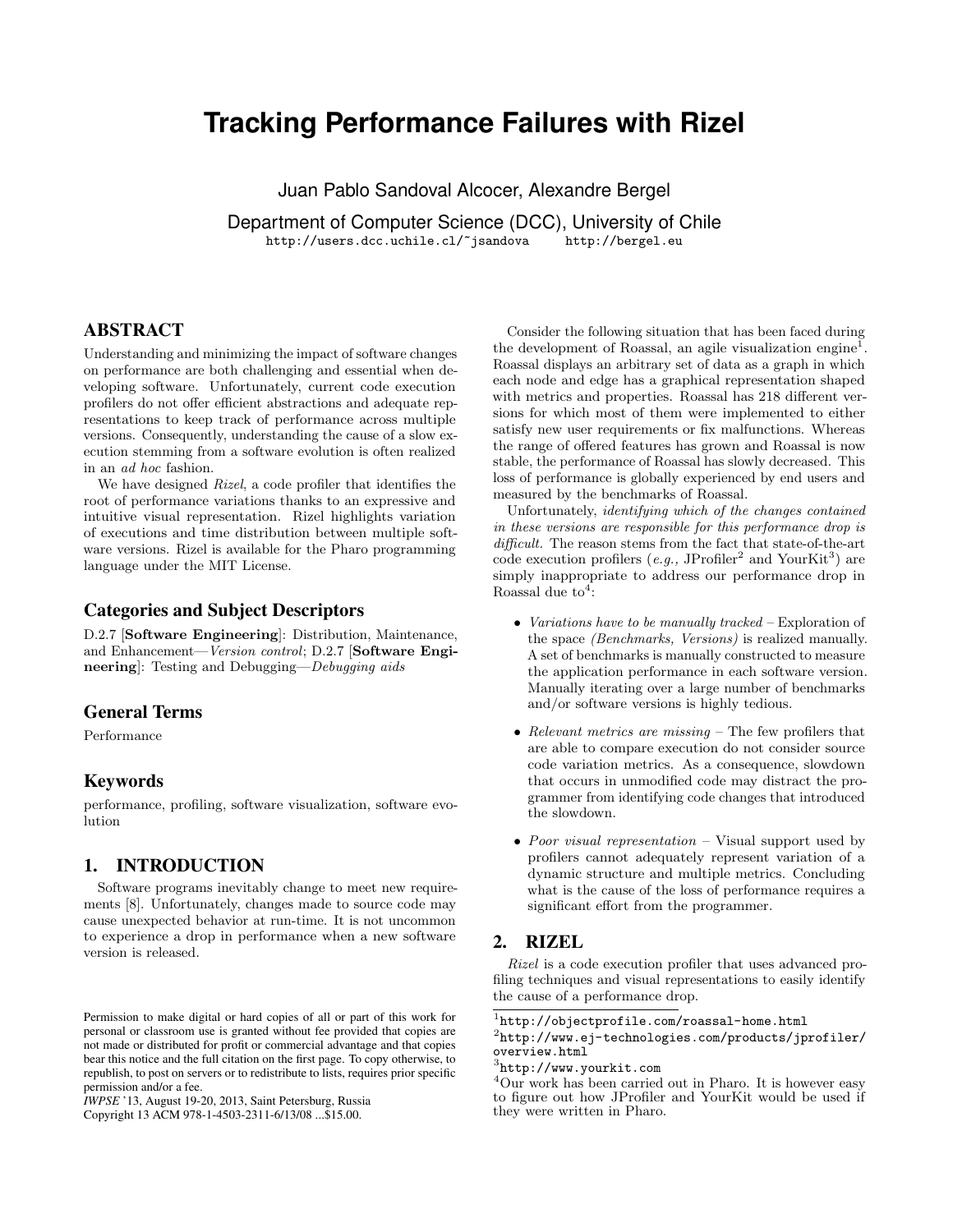<span id="page-1-0"></span>

Figure 1: Illustration of a performance degradation: each line describes the execution time of a benchmark across the versions of Roassal.

In particular, Rizel innovates by supporting the following two features:

- run a set of benchmarks over software versions auto $matically - By exploring the two dimensional space$ of software versions and benchmarks, Rizel identifies which versions introduce a performance drop and which benchmarks capture performance variations.
- compare the execution of a benchmark over two software versions – Rizel offers a navigation browser using a polymetric view [\[7\]](#page-4-1) to highlight differences in the number of method executions and time distribution along the call context tree.

The following subsections elaborate on these two features.

#### 2.1 Tracking performance failure across software versions

Rizel offers an API to script the run of some particular benchmarks over software versions. Consider the following script example:

```
_1 data := Rizel new
2 setTestsAsBenchmarks;
3 trackLast: 50 versionsOf: 'Roassal';
      run.
5 data exportAsCSVFile.
```
Rizel analyzes the last fifty versions of Roassal. For each of these versions, Rizel profiles the execution of the unit tests. Only the tests that are not modified during these 50 versions are compared. In this particular case, unit tests are appealing since they represent common execution scenarios for Roassal.

Figure [1](#page-1-0) shows the evolution of the execution time of Roassal benchmarks. The X-axis indicates the incrementing software versions and the Y-axis indicates the amount of time for a benchmark to execute. Each graph indicates the execution times of a particular test. The graph gives the execution time evolution of a dozen benchmarks. The graph marked with a \* indicates two jumps of the execution time, which occurred at Version 1.97 and Version 1.108. This graph corresponds to test method testFixedSize. Each of these jumps is a drop in performance.

This evolution of benchmarks over multiple software versions gives a global overview of the performance variation of Roassal. From that graph, an analysis of the two software versions may be carried out.

#### 2.2 Comparing two executions

To analyze the two performance drops, we need to compare four executions of the test method testFixedSize, versions 1.97 - 1.98 for the first performance drop and versions 1.107- 1.108 for the second drop. Comparing two software executions implies monitoring the evolution of several metrics. We use a polymetric view [\[6,](#page-4-2) [7\]](#page-4-1) for that purpose.

Rizel offers a second API to compare the profiles of multiple executions. To understand where the first performance drop stems from, the following script compares the execution of textFixedSize method in version 1.97 and 1.98:

```
Rizel new
```

```
2 compareVersions: '1.97' and: '1.98' of: 'Roassal';
```

```
usingBenchmark:
```

```
4 [ ROMondrianViewBuilderTest run:#testFixedSize. ];
```

```
visualize.
```
#### *Performance Evolution Blueprint.*

Figure [2](#page-2-0) shows the difference between version 1.97 and 1.98 of Roassal, which corresponds to the first drop of performance mentioned earlier. Each box represents a node of the call context tree (CCT). A node in a CCT represents a method and the context the method was invoked in [\[2\]](#page-4-3). Note that two nodes may represent the same method if it was executed in two different contexts.

The color and the shape of a box tells about whether the method in that particular context is slower or faster, or whether it has been executed more often or not.

The color of a node indicates whether the node is slower or whether it had been added/deleted in the new version. Red means the node is slower and its method source code has changed in the new version. *Light red* means the node is slower but its method has not been modified. A yellow node is new. Green means the node is faster and its method source code has changed. Light green means the node is faster but its method has not been modified. Gray indicates the node has been removed in the new version.

Each node is associated to the following metrics:

- The height of a box represents redistribution of execution time from the first software version with the second version. This redistribution is the difference of the percentage of execution time between versions. A red tall node corresponds to a method that consume more the CPU than in the first version. A green tall node less percentage in the new version.
- The width of a node indicates the difference in the number of times it has been executed. Knowing whether a method is executed more or less often is key to understand the root of a performance variation. The width is proportional to the absolute value of difference between number of executions. A logarithmic scale is used to cope with large variations.

Edges between nodes indicate method invocations. Since we show the difference of two context calling trees, we always have a tree for which the root call is the the top of the tree.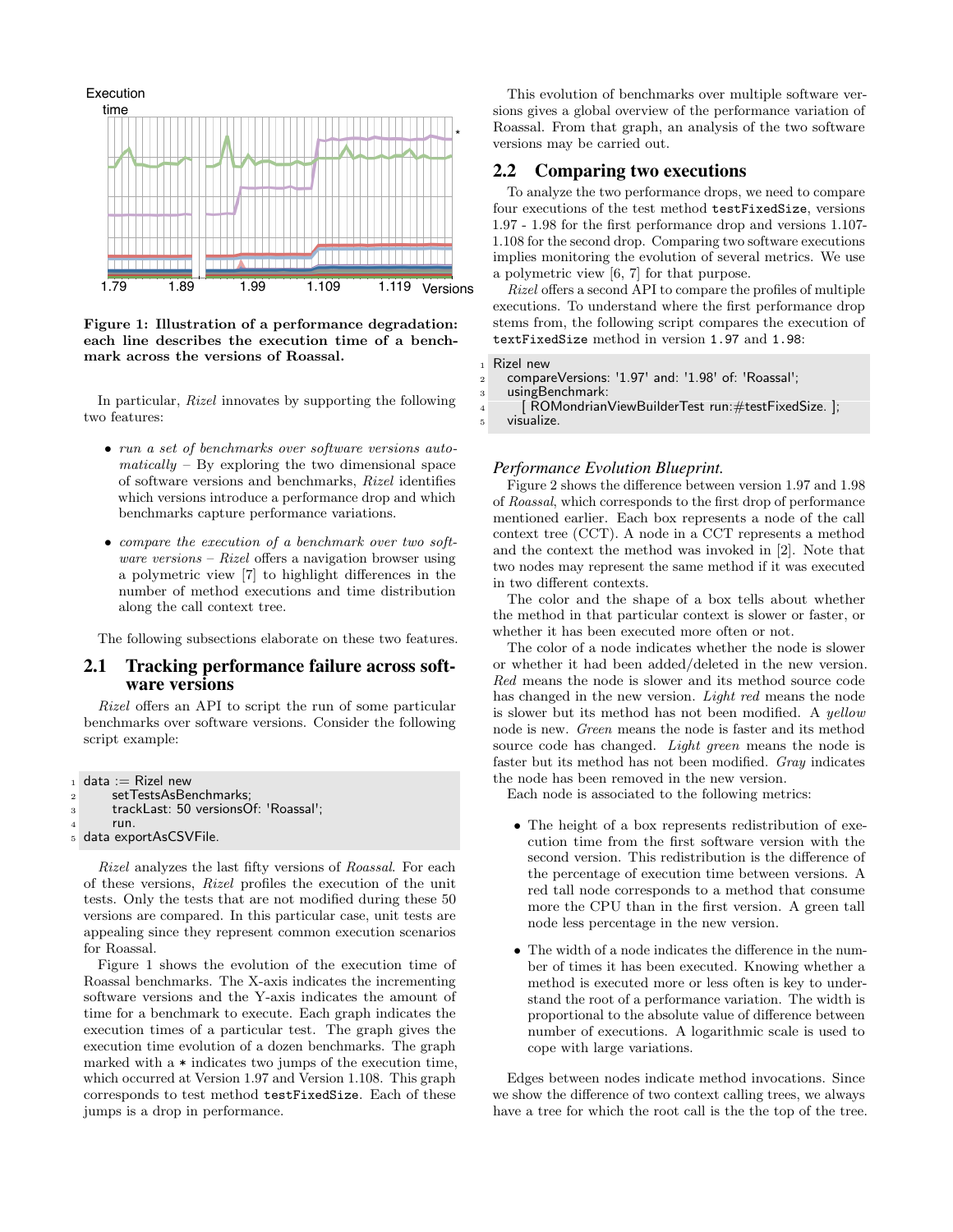<span id="page-2-0"></span>

Figure 2: Comparing the execution of testFixedSize test method in version 1.97 and 1.98

<span id="page-2-1"></span>

Figure 3: Comparing the execution of testFixedSize test method in version 1.107 and 1.108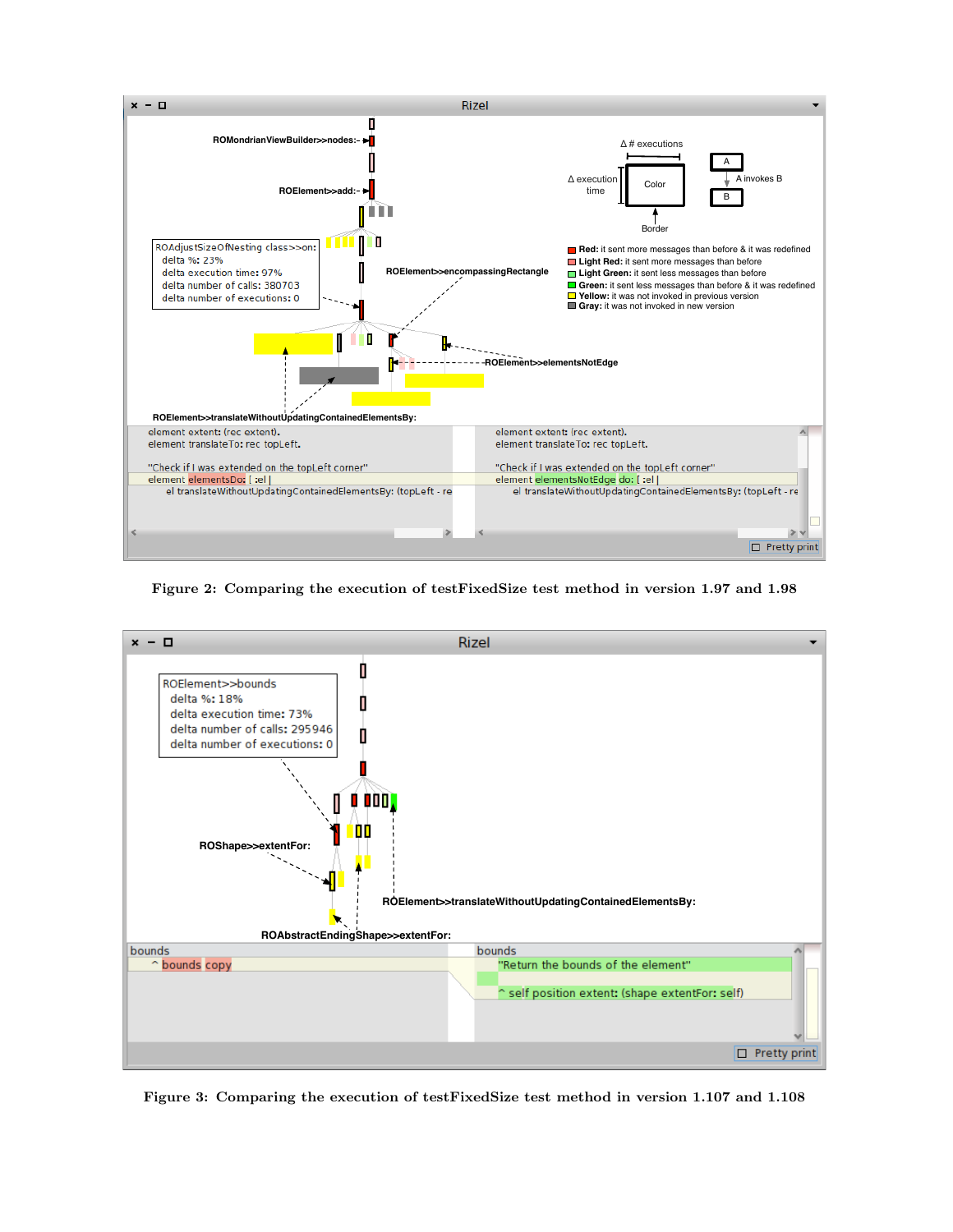Consider the blueprint example in Figure [2](#page-2-0) which compares two executions of the benchmark B during the first drop in performance. The node ROAdjustSizeOfNesting class>>on: is the tallest red box. This means that this method spends more time than the previous version in that context-call and it has been modified in the new version. Figure [2](#page-2-0) also shows the difference between the source code of the old version and the new version of method ROAdjustSizeOfNesting class >>on:.

One of the reasons for the slow down in ROAdjustSize-OfNesting class>>on: is because it executes the method ROElement>>elementsNotEdge twice in new version (yellow boxes). One invocation is made directly for it and the other one is through ROElement>>encompassingRectangle method, that was also modified.

Calling the method elementsNotEdge twice is the root of the first performance drop.

Note that the ROElement >>translateWithoutUpdating ContainedElementsBy: method in previous version (gray one) was invoked in different context that in new version (yellow one).

Figure [3](#page-2-1) compares the execution of textFixedSize test methods for Versions 1.107 and 1.108.

In Figure [3](#page-2-1) the tallest and red node corresponds to the method ROElement>>bounds, which means bounds takes longer to execute in Version 1.108 and its definition is modified. The lower pane of the Rizel browser shows the changes made in this particular method.

The new version of **bounds** is the root of the second performance drop of Roassal.

Note that part of this performance loss is compensated with an optimization made in the method translateWithout UpdatingContainedElementsBy: (the only one green box). This method is faster in Version 1.108.

#### *Interactions.*

A common problem in visualising call context trees is the scalability. Rizel uses an expandable tree layout in which only relevant nodes are expanded. Rizel provides a number of interactions actionable by the end-user to reduce the amount of information in the visualization, in particular: (i) show delta hot path (ii) show subnodes (iii) show all subnodes (iv) hide all subnodes. This interactions are displayed as a popup-list by right-clicking on a node. The thick black border of a box indicates that the node has undisplayed children.

The lower part of the Rizel interface compares the source code of both version of the selected method.

Rizel indicates via a contextual popup some data about the variation of the performance for that particular node.

#### 3. IMPLEMENTATION

Rizel uses Spy [\[5\]](#page-4-4), a flexible and open instrumentationbased profiler framework. Rizel retrieves from a code execution a complete call context tree [\[9\]](#page-4-5). Instead of estimating the amount of time in each method (as most code profilers do), Rizel counts for each method the number of messages the method has sent. It has been shown that the number of messages a method directly and indirectly sends is linear with the amount of execution time of the method in average [\[3\]](#page-4-6). Counting messages accurately estimates the execution time without the inconveniences usually associated with time measurement and execution sampling. For example, counting messages is significantly more stable than directly measuring the time: profiling the same execution twice results in two very close profiles.

## 4. RELATED WORK

There are a number of techniques for dynamically comparing two program executions using call context trees.

Zhuang et al. [\[12\]](#page-4-7) propose PerfDiff a framework for analyzing performance across multiple runs of a program, possibly in a dramatically different execution environment (i.e., different platforms). Their framework is based on a lightweight instrumentation technique for building a calling context tree (CCT) of methods at runtime. Adamoli et al. present Trevis, an extensible framework for visualizing, comparing, clustering, and intersecting CCTs [\[1\]](#page-3-0). To scale their tree visualization, they use calling context tree ring charts (CCRC) and just reduce the thickness of a ring segment, which leads to a reduction of the diameter of the visualization [\[10\]](#page-4-8). Neither approach considers source code changes metrics to comparing the executions.

Mostafa and Krints [\[11\]](#page-4-9) present PARCS, an offline analysis tool that automatically identifies differences between the execution behavior of two revisions of an application. PARCS collects program behavior and performance characteristics via profiling and generation of calling context trees. It compares CCTs by identifying performance-attribute differences (e.g execution time, invocation count) and topological differences (e.g. added, deleted, modified, and renamed methods). However, the visual support used by PARCS cannot adequately represent variation of a dynamic structure and multiple metrics. In our case, we use a polymetric view to visually represent multiple difference metrics between call context trees.

Performance Evolution Blueprint is based on a behavioral evolution blueprint presented by Bergel [\[4\]](#page-4-10). They use a call graph to compare executions. The main difference with our blueprint is that we use a call context tree with different metrics, in particular, we use the number of sent messages to estimate the execution time in order to get replicable results. Another difference with this approach is that they only use colors to indicate which method is slower or faster. In our case, we visualize the difference between execution time and number of execution as height and width respectively. This is key to knowing whether or not a method spends more time and if it is executed more times than before.

## 5. CONCLUSION

This short paper presents Rizel, a code execution profiler that offers an effective visual and interactive support to track performance variation across software versions. It visually presents a number of run-time metrics in order to understand the reason for slow execution at a fine grained level. Rizel has been successfully used to understand and remove the cause of negative performance variations.

## 6. REFERENCES

<span id="page-3-0"></span>[1] Andrea Adamoli and Matthias Hauswirth. Trevis: a context tree visualization analysis framework and its use for classifying performance failure reports. In Proceedings of the 5th international symposium on Software visualization, SOFTVIS '10, pages 73–82, New York, NY, USA, 2010. ACM.